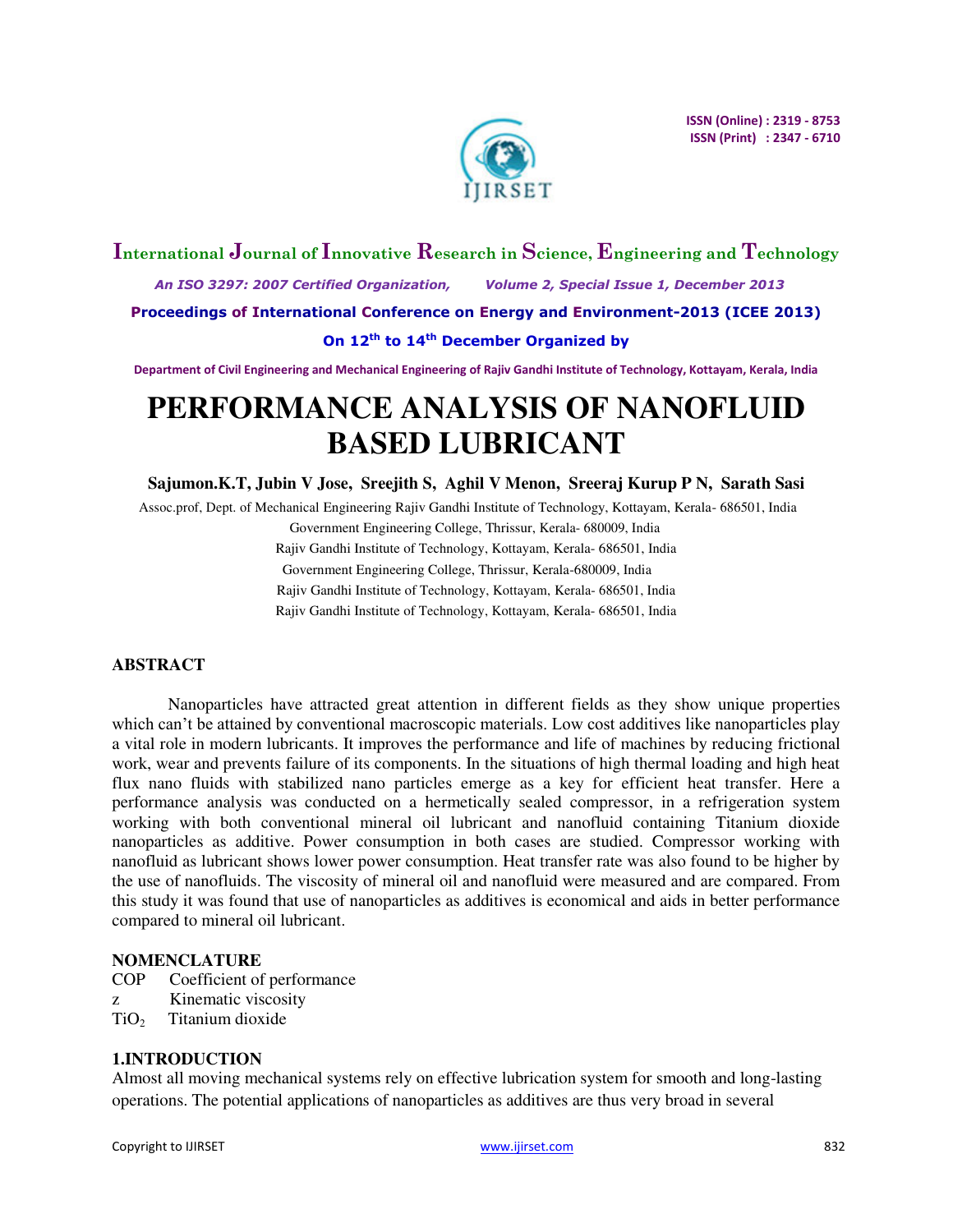industries. Hence synthesis and use of nanoparticles had become a subject for intense research due to their unique properties. In the modern era of miniaturisation of machines, it is essential to have effective lubricants that reduce power consumption and carry's away heat generated effectively. One of the major limitations of conventional heat transfer fluids is the poor thermal characteristics. This inherent inadequacy of these fluids makes the heat removal mechanism less effective even with the best utilization of their flow properties.

Therefore, the thermal conductivities of fluids containing suspended solid metallic particles like nanofluids are significantly higher than those of conventional heat transfer fluids.

Choi et al. [1] proposed the creation of nanofluids by dispersing nano scale materials in base fluid. As these materials possess high thermal conductivity, nano fluids hence formed possess high heat transfer capability. In 2001, Qiu *et al.*[2] performed an experiment on the friction mechanism, in which they added 10 nm spherical nanoparticles to oil. Their results obtained show that the friction property of the lubricant is improved by the distribution of nickel nanoparticles. The diameter of wear and tear reduced from 0.71 to 0.49 nm and the relative coefficient of friction by 26%.

Lee et al.<sup>[3]</sup> in 2007 showed that the presence of fullerene nanoparticles in lubrication oil improved lubrication performance by reducing metal surface to surface contacts based on the results of friction tests under refrigerant condition. They also found that the volume fraction of fullerene nanoparticles in nano-oil was a key factor in controlling the friction coefficient and the magnitude of wear on the frictional surfaces. Y.Y. Wu et al.[4] proposed a mechanism in the process of lubrication with nanofluids. Spherically shaped nanoparticles opens possibility for effective rolling friction mechanism. Presence of nano particles serve as a third body, which decreases the contact between the two mating surface. The tribosinterization of nanoparticles on wear surface forms a protective film avoiding direct contact and reduce the effect of friction. Z.S. Hu et al. [5] in 2001 found that nanoparticles adsorbed on wear scar surface at first, which then forms an amorphous anti – wear film due to the shearing effect.

An experimental study presented here is an evaluation of performance on a hermetically sealed compressor of a vapour compression refrigeration system working with both mineral oil and nanofluid as lubricant. A study is also conducted on the performance of modified lubricant in compressor on power consumption and on enhancement in heat transfer ability. Variations in viscosity of nanofluid compared to the basefluid at different temperatures are studied.

# **2.PREPARATION OF NANOFLUIDS**

Nanofluids are colloidal suspensions of nanoparticles in a base fluid. In general the size of these nanoparticles varies from 1-100nm. The type of nanoparticle used is a key factor on the enhancement of the required properties of the base fluid. The additive used in the mineral oil based lubricant was  $TiO<sub>2</sub>$ nanoparticles. The nanofluid is not just a liquid-solid mixture of the mineral oil and  $TiO<sub>2</sub>$ . It must be stable and durable suspension with negligible agglomeration. This makes it possible to use in the compressor for a long run. The average size of the nanoparticles has a range of  $\sim 21$  nm and was supplied by Sigma Aldrich Limited USA. The reason for the use of  $TiO<sub>2</sub>$  nanoparticles as lubricant additives is due to following reasons such as lower inter facial friction coefficients, high dispersion properties, enhancement in extreme pressure properties of lubricant, enhancement of thermal conductivity etc. The nanoparticles used possess 99.5% trace metal basis purity.

Following are the steps involved in the preparation of nanofluid used here:

First step involves the weighing of the nanoparticles, nano particles are precisely weighed by a high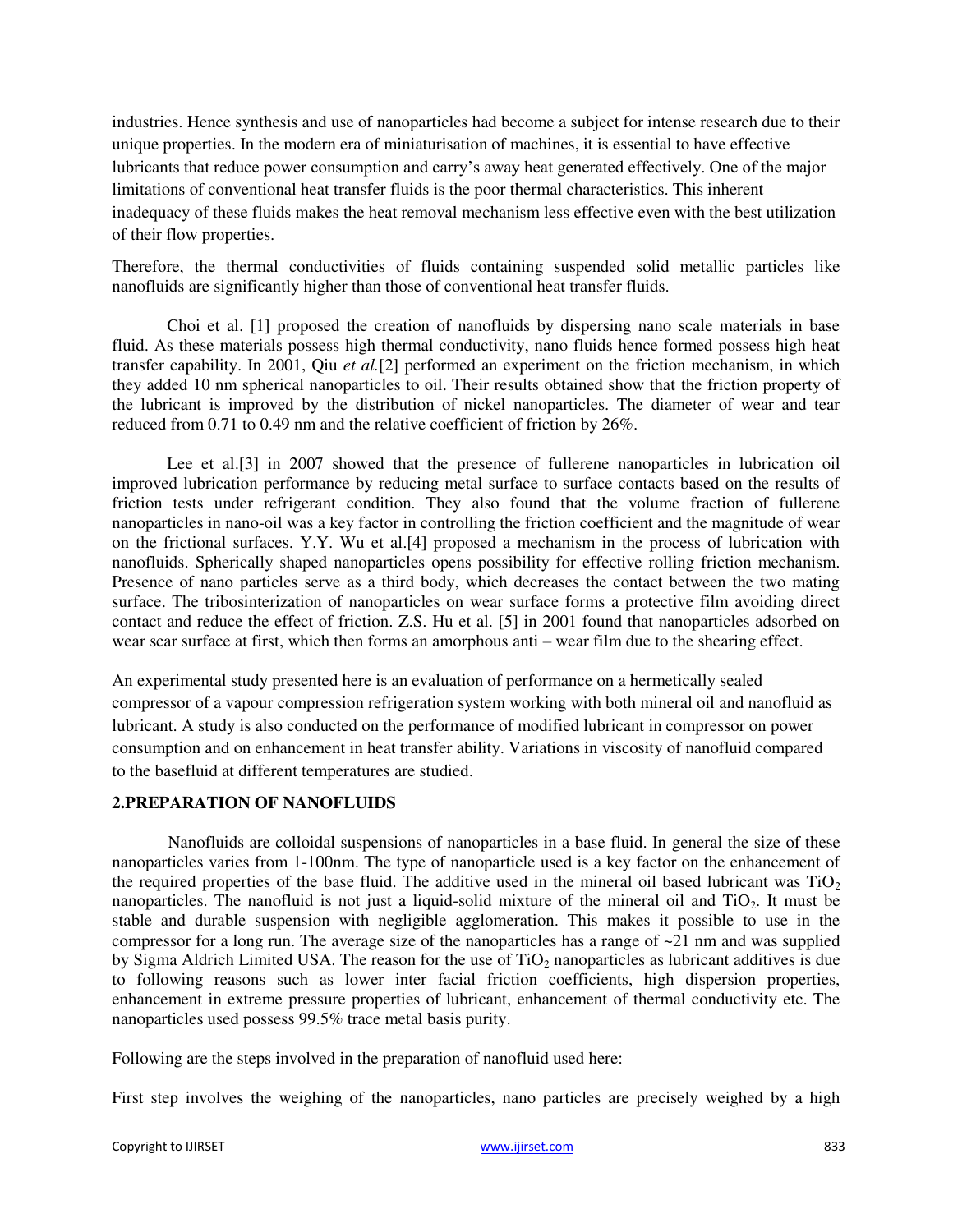precision electronic balance (supplied by M/s Shimatzu).



Figure 1. Titanium dioxide nanoparticles

The next step is to disperse the nanoparticles in the base fluid. Stirring is done in a mechanical stirrer for a period of 20min at 650rpm. Even after stirring, most of the particles remain agglomerated. To overcome this and to form a stable suspension, ultrasonic agitation is done by a probe type sonicator (supplied by Sonics Germany) for duration of 70min, which is the third and final process in the preparation of the nanofluid.



Figure 2. Line diagram of a sonicator system

Sonicator settings Pulse-10sec, Break-2sec, Amplitude-20% power (of 1500W) and external cooling is provided using ice during sonication to avoid overheating. Stabilizers are not added as their presence may affect the performance of lubricating oil due to the formation of froath. As studies conducted in this experiment are dealing with low volume fractions of nanoparticles, agglomeration does not occur and nano fluid was found to be stable and no sign of settlement was observed.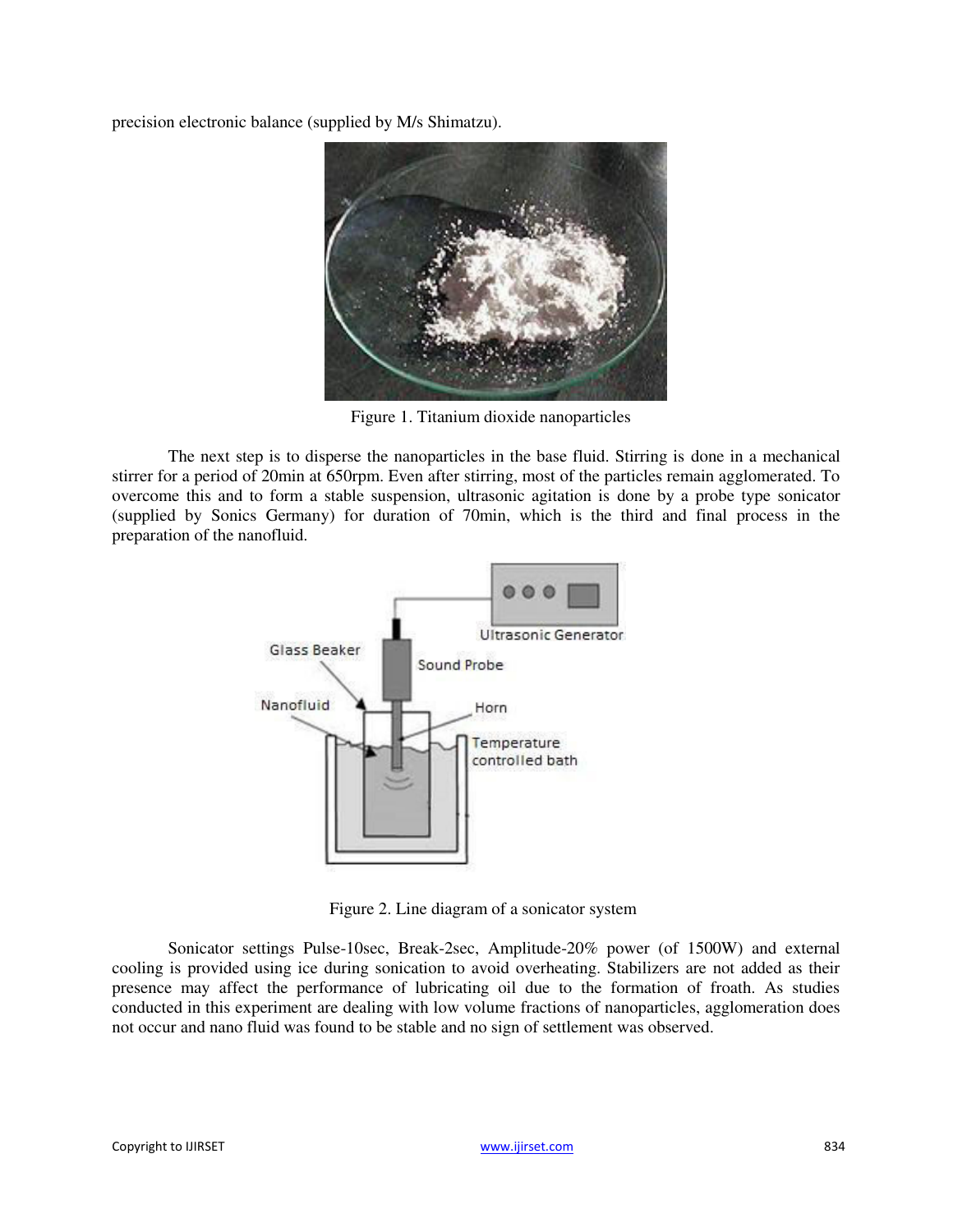# **3.EXPERIMENTAL STUDY**

# **1. MEASUREMENT OF VISCOSITY**

Load carrying capacity and power consumption of machines like compressor depends directly on the viscosity of lubricant oil used. In the case of boundary lubrication system, increasing the viscosity upto an optimum level brings notable reduction in power consumption. Nanoparticle addition must be low so as to be effective in reducing power consumption, else may lead to agglomeration and sedimentation.

A Redwood viscometer is used to determine the kinematic viscosity of the oil. The viscosities of mineral oil and nanoparticle-mineral oil mixture were found out at different temperatures using the relation;

Kinematic viscosity (in cSt)

$$
z = At - B/t \tag{1}
$$

Where,  $A = (0.247$  above 80s or 0.264 below 80s),  $B=65$ ,  $t =$  redwood seconds.

#### **2. EVALUATION OF POWER CONSUMPTION**

taken for analysis depends directly on the power loss occurring due to friction in the reciprocating parts of the compressor. The power consumption occurring in compressor is measured using a digital energy meter. Formula for the calculation of power consumption is

Compression input = 
$$
\frac{n * 3600}{k * tm} \text{ kW} \qquad (2)
$$

Where, n = Number of energy meter pulses = 10 k = energy meter constant = 3200 impulse/kWh t<sub>m</sub> = mean time taken for 10 energy meter pulses.

#### **3. HEAT TRANSFER RATE**

Heat transfer rate at the evaporator cabin is analysed to study the effect of nanofluids compared to mineral oil. The heat transfer in the evaporator can be found using the following relation

Heat removal rate = 
$$
\frac{m * Cp * \Delta\theta}{T} kW
$$
 (3)

Where,

 $m =$  mass of water in the evaporator cabin

 $=$  volume used  $*$  density of water

 $= 12$  L  $*$  1 kg/L  $= 12$  kg

 $C_p$  = Specific heat of water = 4.187 kJ/kgK  $\Delta\theta$  = Drop in temperature selected = 3<sup>o</sup>C T = Time taken for  $3^{\circ}$ C the drop in temperature.

# **4. EVALUATION OF COEFFICIENT OF PERFORMANCE (COP)**

Performance of a refrigeration system can be effectively compared using the term COP. In this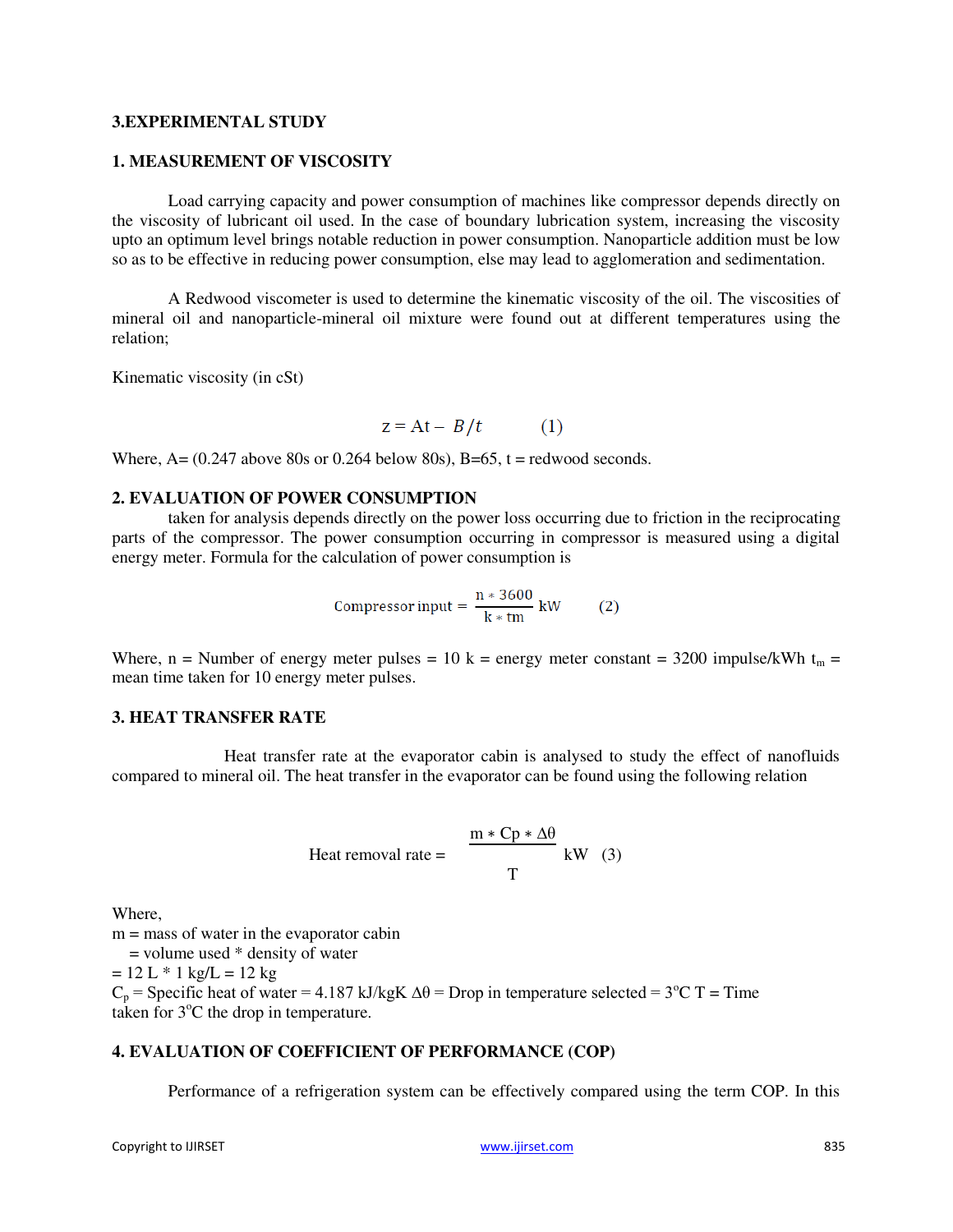study COP of the system working with mineral oil and nanofluid as lubricant are compared. COP is found using the following relation

$$
Actual COP = \frac{Heat removal rate}{Compresor input}
$$
 (4)

#### **5. RESULT AND DISCUSSIONS**

The results obtained in the experiments are thoroughly studied and are discussed in this section. **1. Variation of viscosity**

Kinematic viscosity of oils under the study is measured using a Redwood viscometer. From the experiment it was found that nanofluid shows higher value of viscosity. The increase in viscosity of the nanofluid is predominant under lower temperature range. The variation of viscosity at different temperatures measured is shown in the graph below.



Figure 3. Viscosity variations graph

Increase in viscosity for lubricant enhances lubrication effect, because it is more difficult to squeeze higher viscosity lubricants out of the contact zone. Longer squeezing times lead to shorter times for the asperities to come into contact, and to smaller friction coefficients. The friction coefficient for all of nano-oil was less than that of the corresponding raw oil.

#### **2. Evaluation of performance**

**2.1. Power consumption:** The effectiveness of lubricant used can be easily observed from the changes in power consumption of the device. Graph shows the power consumption of the refrigerator over different temperature range from  $30^{\circ}$ C to  $6^{\circ}$ C.



Figure 4. Power input variations graph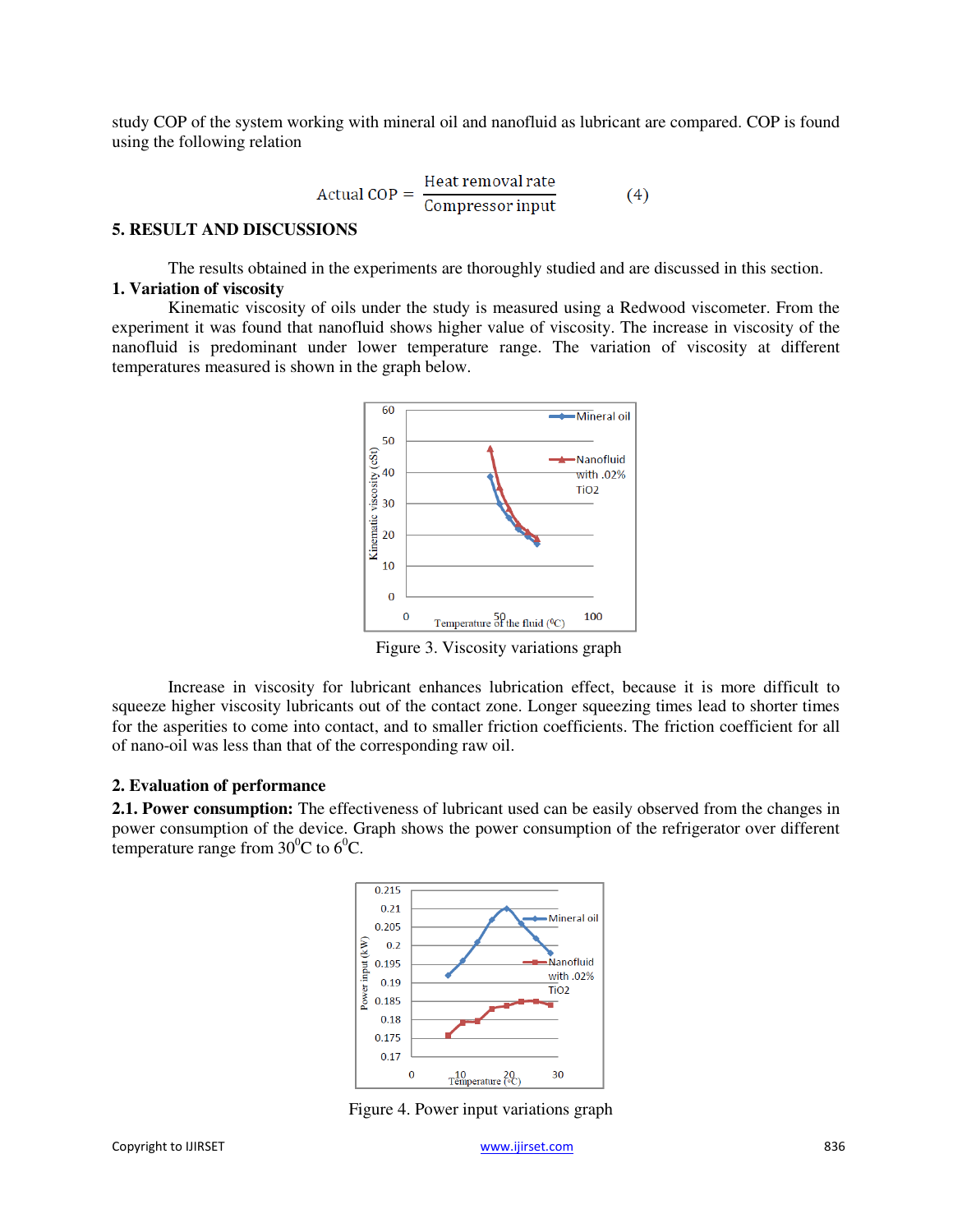A notable reduction of 9.33% of average compressor power consumption was observed.

**2.2. Heat transfer rate:** Efficient heat transfer is an essential property of lubricant for dissipating away the heat generated in machine parts lubricated. Also in the case of refrigerator compressor used for the study here lubricant gets mixed with the refrigerant and is pumped to the lines. The oil with lower thermal conductivity remains as an insulating layer hindering the heat transfer. On using nanofluid with high thermal conductivity more effective heat transfer occurs. Variation of heat transfer in the evaporator with the use of both mineral oil and nanofluid is given in the graph shown below. Readings over temperature range from  $30^{\circ}$ C to  $6^{\circ}$ C.



Figure 5. Variations of heat transfer with temperature

An increase of 5.17% in average heat transfer in the evaporator cabin was observed.

**Coefficient of performance:** Hence due to the enhancement in heat transfer and also reduction in compressor work, average COP found to increase from 1.429 to 1.66, i.e, 16.08% improvement in the performance of the system under study was observed.

The improvement in performance can be explained by the following, in 2007, Y.Y. Wu.et.al. [4] found the friction coefficients of lubricating oil containing nanoparticles found to be lower. Friction factor of lubricating oil is one of the main factors deciding the energy consumption. Viscosity of lubricating oil and friction factor are inversely related. As we have found that viscosity of oil found to increase with addition of nanoparticles. Therefore, we conclude about the phenomenon of decrease in friction factor.

Also increase in thermal conductivity found to be one of the vital factors causing the improvement in performance of lubricant. The dispersion of  $TiO<sub>2</sub>$  particles in lubricant causes increase in thermal conductivity of the fluid. Key mechanism for enhanced thermal conductivity is due to Brownian motion. This occurs through micro-convection, where high interaction in between the nanoparticles and base fluid molecules. And the smaller nanoparticles have higher surface area and number of interaction and it leads to more enhanced thermal conductivity of nanofluid.

Z.S. Hu et al. [5] proposed that nanoparticles adsorbed on wear scar surface at first, which then form an amorphous film due to the shearing effect. This effect helps to increase the load carrying capacity of the lubricating oil compared to pure mineral oil. The formation of the anti-wear film causes a reduction in the frictional power loss due to reduction in the friction between the contact surfaces.